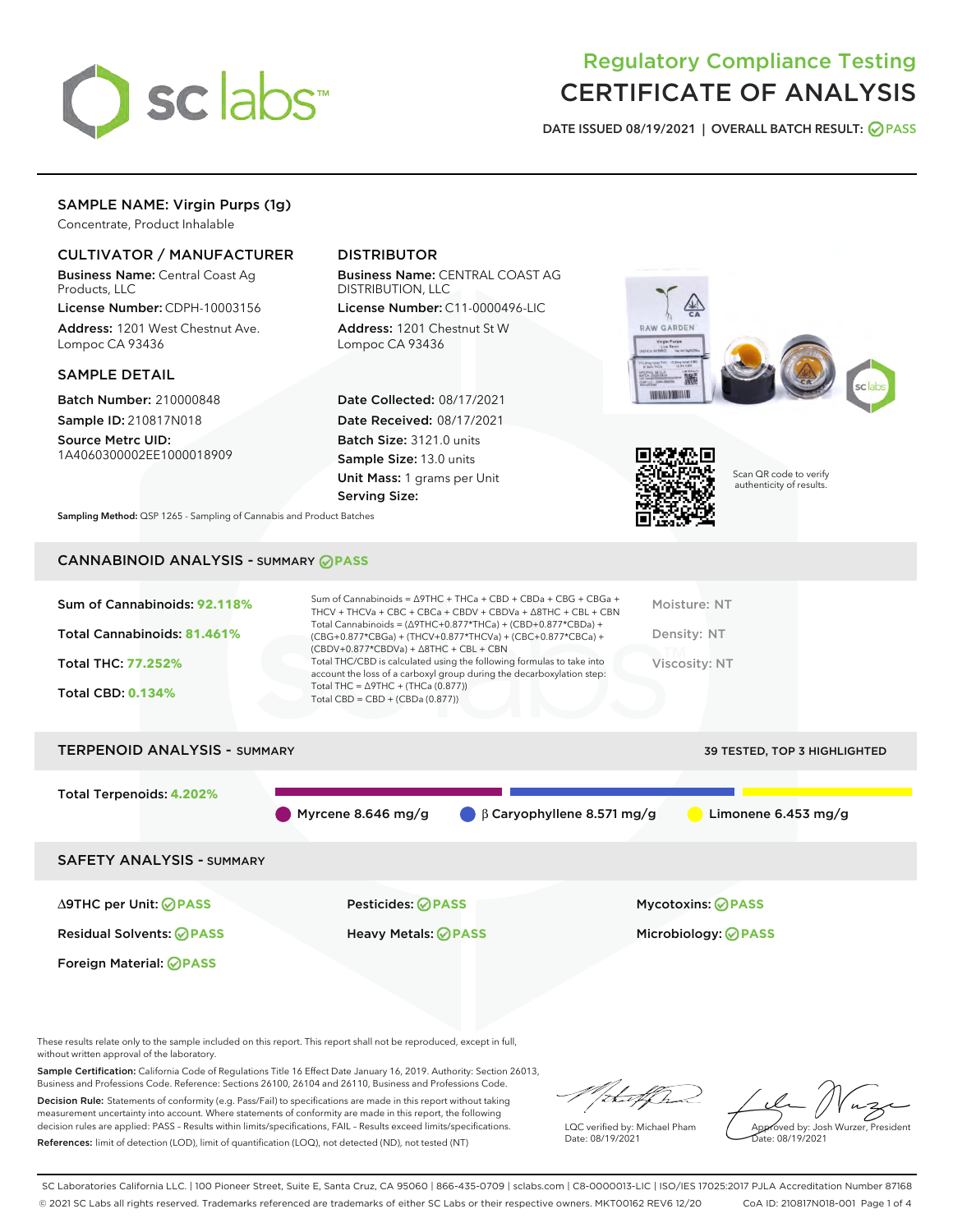



VIRGIN PURPS (1G) | DATE ISSUED 08/19/2021 | OVERALL BATCH RESULT: ◯ PASS

#### CANNABINOID TEST RESULTS - 08/18/2021 2 PASS

Tested by high-performance liquid chromatography with diode-array detection (HPLC-DAD). **Method:** QSP 1157 - Analysis of Cannabinoids by HPLC-DAD

TOTAL CANNABINOIDS: **81.461%** Total Cannabinoids (Total THC) + (Total CBD) +

(Total CBG) + (Total THCV) + (Total CBC) + (Total CBDV) + ∆8THC + CBL + CBN

TOTAL THC: **77.252%** Total THC (∆9THC+0.877\*THCa)

TOTAL CBD: **0.134%**

Total CBD (CBD+0.877\*CBDa)

TOTAL CBG: 2.18% Total CBG (CBG+0.877\*CBGa)

TOTAL THCV: 1.116% Total THCV (THCV+0.877\*THCVa)

TOTAL CBC: 0.779% Total CBC (CBC+0.877\*CBCa)

TOTAL CBDV: ND Total CBDV (CBDV+0.877\*CBDVa)

| <b>COMPOUND</b>  | LOD/LOQ<br>(mg/g)          | <b>MEASUREMENT</b><br><b>UNCERTAINTY</b><br>(mg/g) | <b>RESULT</b><br>(mg/g) | <b>RESULT</b><br>(%) |
|------------------|----------------------------|----------------------------------------------------|-------------------------|----------------------|
| <b>THCa</b>      | 0.05 / 0.14                | ±21.142                                            | 822.66                  | 82.266               |
| <b>A9THC</b>     | 0.06 / 0.26                | ±1.756                                             | 51.05                   | 5.105                |
| <b>CBGa</b>      | 0.1 / 0.2                  | ±1.11                                              | 21.3                    | 2.13                 |
| <b>THCVa</b>     | 0.07 / 0.20                | ±0.607                                             | 12.72                   | 1.272                |
| <b>CBCa</b>      | 0.07/0.28                  | ±0.390                                             | 7.97                    | 0.797                |
| <b>CBG</b>       | 0.06/0.19                  | ±0.124                                             | 3.15                    | 0.315                |
| <b>CBDa</b>      | 0.02/0.19                  | ±0.045                                             | 1.53                    | 0.153                |
| <b>CBC</b>       | 0.2 / 0.5                  | $\pm 0.02$                                         | 0.8                     | 0.08                 |
| $\triangle$ 8THC | 0.1/0.4                    | N/A                                                | <b>ND</b>               | <b>ND</b>            |
| <b>THCV</b>      | 0.1/0.2                    | N/A                                                | <b>ND</b>               | <b>ND</b>            |
| <b>CBD</b>       | 0.07/0.29                  | N/A                                                | <b>ND</b>               | <b>ND</b>            |
| <b>CBDV</b>      | 0.04 / 0.15                | N/A                                                | <b>ND</b>               | <b>ND</b>            |
| <b>CBDVa</b>     | 0.03/0.53                  | N/A                                                | <b>ND</b>               | <b>ND</b>            |
| <b>CBL</b>       | 0.06 / 0.24                | N/A                                                | <b>ND</b>               | <b>ND</b>            |
| <b>CBN</b>       | 0.1/0.3                    | N/A                                                | <b>ND</b>               | <b>ND</b>            |
|                  | <b>SUM OF CANNABINOIDS</b> |                                                    | 921.18 mg/g             | 92.118%              |

#### **UNIT MASS: 1 grams per Unit**

| ∆9THC per Unit                        | 1120 per-package limit     | 51.05 mg/unit<br><b>PASS</b> |  |
|---------------------------------------|----------------------------|------------------------------|--|
| <b>Total THC per Unit</b>             |                            | 772.52 mg/unit               |  |
| <b>CBD per Unit</b>                   |                            | <b>ND</b>                    |  |
| <b>Total CBD per Unit</b>             |                            | $1.34$ mg/unit               |  |
| Sum of Cannabinoids<br>per Unit       |                            | 921.18 mg/unit               |  |
| <b>Total Cannabinoids</b><br>per Unit |                            | 814.61 mg/unit               |  |
| <b>MOISTURE TEST RESULT</b>           | <b>DENSITY TEST RESULT</b> | <b>VISCOSITY TEST RESULT</b> |  |

Not Tested

Not Tested

Not Tested

#### TERPENOID TEST RESULTS - 08/19/2021

Terpene analysis utilizing gas chromatography-flame ionization detection (GC-FID). **Method:** QSP 1192 - Analysis of Terpenoids by GC-FID

| <b>COMPOUND</b>         | LOD/LOQ<br>(mg/g) | <b>MEASUREMENT</b><br><b>UNCERTAINTY</b><br>(mg/g) | <b>RESULT</b><br>(mg/g)                         | <b>RESULT</b><br>(% ) |
|-------------------------|-------------------|----------------------------------------------------|-------------------------------------------------|-----------------------|
| <b>Myrcene</b>          | 0.008 / 0.025     | ±0.1115                                            | 8.646                                           | 0.8646                |
| $\beta$ Caryophyllene   | 0.004 / 0.012     | ±0.3051                                            | 8.571                                           | 0.8571                |
| Limonene                | 0.005 / 0.016     | ±0.0923                                            | 6.453                                           | 0.6453                |
| $\alpha$ Pinene         | 0.005 / 0.017     | ±0.0260                                            | 3.018                                           | 0.3018                |
| $\alpha$ Humulene       | 0.009 / 0.029     | ±0.0864                                            | 2.692                                           | 0.2692                |
| Linalool                | 0.009 / 0.032     | ±0.0862                                            | 2.269                                           | 0.2269                |
| $\beta$ Pinene          | 0.004 / 0.014     | ±0.0190                                            | 1.652                                           | 0.1652                |
| $\alpha$ Bisabolol      | 0.008 / 0.026     | ±0.0697                                            | 1.305                                           | 0.1305                |
| Ocimene                 | 0.011 / 0.038     | ±0.0408                                            | 1.271                                           | 0.1271                |
| Terpinolene             | 0.008 / 0.026     | ±0.0192                                            | 0.938                                           | 0.0938                |
| Terpineol               | 0.016 / 0.055     | ±0.0540                                            | 0.879                                           | 0.0879                |
| trans-β-Farnesene       | 0.008 / 0.025     | ±0.0310                                            | 0.873                                           | 0.0873                |
| Fenchol                 | 0.010 / 0.034     | ±0.0320                                            | 0.828                                           | 0.0828                |
| Nerolidol               | 0.009 / 0.028     | ±0.0448                                            | 0.713                                           | 0.0713                |
| Valencene               | 0.009 / 0.030     | ±0.0349                                            | 0.506                                           | 0.0506                |
| Caryophyllene<br>Oxide  | 0.010 / 0.033     | ±0.0183                                            | 0.398                                           | 0.0398                |
| <b>Borneol</b>          | 0.005 / 0.016     | ±0.0113                                            | 0.268                                           | 0.0268                |
| Camphene                | 0.005 / 0.015     | ±0.0015                                            | 0.131                                           | 0.0131                |
| Sabinene Hydrate        | 0.006 / 0.022     | ±0.0034                                            | 0.089                                           | 0.0089                |
| Citronellol             | 0.003 / 0.010     | ±0.0039                                            | 0.080                                           | 0.0080                |
| Geraniol                | 0.002 / 0.007     | ±0.0034                                            | 0.078                                           | 0.0078                |
| Fenchone                | 0.009 / 0.028     | ±0.0022                                            | 0.074                                           | 0.0074                |
| <b>Geranyl Acetate</b>  | 0.004 / 0.014     | ±0.0028                                            | 0.067                                           | 0.0067                |
| Eucalyptol              | 0.006 / 0.018     | ±0.0013                                            | 0.051                                           | 0.0051                |
| Guaiol                  | 0.009 / 0.030     | ±0.0022                                            | 0.046                                           | 0.0046                |
| $\gamma$ Terpinene      | 0.006 / 0.018     | ±0.0006                                            | 0.033                                           | 0.0033                |
| $\alpha$ Phellandrene   | 0.006 / 0.020     | ±0.0004                                            | 0.028                                           | 0.0028                |
| $\alpha$ Terpinene      | 0.005 / 0.017     | ±0.0004                                            | 0.027                                           | 0.0027                |
| Nerol                   | 0.003 / 0.011     | ±0.0010                                            | 0.022                                           | 0.0022                |
| Sabinene                | 0.004 / 0.014     | ±0.0002                                            | 0.014                                           | 0.0014                |
| 3 Carene                | 0.005 / 0.018     | N/A                                                | <loq< th=""><th><loq< th=""></loq<></th></loq<> | <loq< th=""></loq<>   |
| Isoborneol              | 0.004 / 0.012     | N/A                                                | <loq< th=""><th><loq< th=""></loq<></th></loq<> | <loq< th=""></loq<>   |
| p-Cymene                | 0.005 / 0.016     | N/A                                                | ND                                              | ND                    |
| (-)-Isopulegol          | 0.005 / 0.016     | N/A                                                | ND                                              | ND                    |
| Camphor                 | 0.006 / 0.019     | N/A                                                | ND                                              | ND                    |
| Menthol                 | 0.008 / 0.025     | N/A                                                | ND                                              | ND                    |
| $R-(+)$ -Pulegone       | 0.003 / 0.011     | N/A                                                | ND                                              | ND                    |
| $\alpha$ Cedrene        | 0.005 / 0.016     | N/A                                                | ND                                              | ND                    |
| Cedrol                  | 0.008 / 0.027     | N/A                                                | ND                                              | ND                    |
| <b>TOTAL TERPENOIDS</b> |                   |                                                    | 42.020 mg/g                                     | 4.202%                |

SC Laboratories California LLC. | 100 Pioneer Street, Suite E, Santa Cruz, CA 95060 | 866-435-0709 | sclabs.com | C8-0000013-LIC | ISO/IES 17025:2017 PJLA Accreditation Number 87168 © 2021 SC Labs all rights reserved. Trademarks referenced are trademarks of either SC Labs or their respective owners. MKT00162 REV6 12/20 CoA ID: 210817N018-001 Page 2 of 4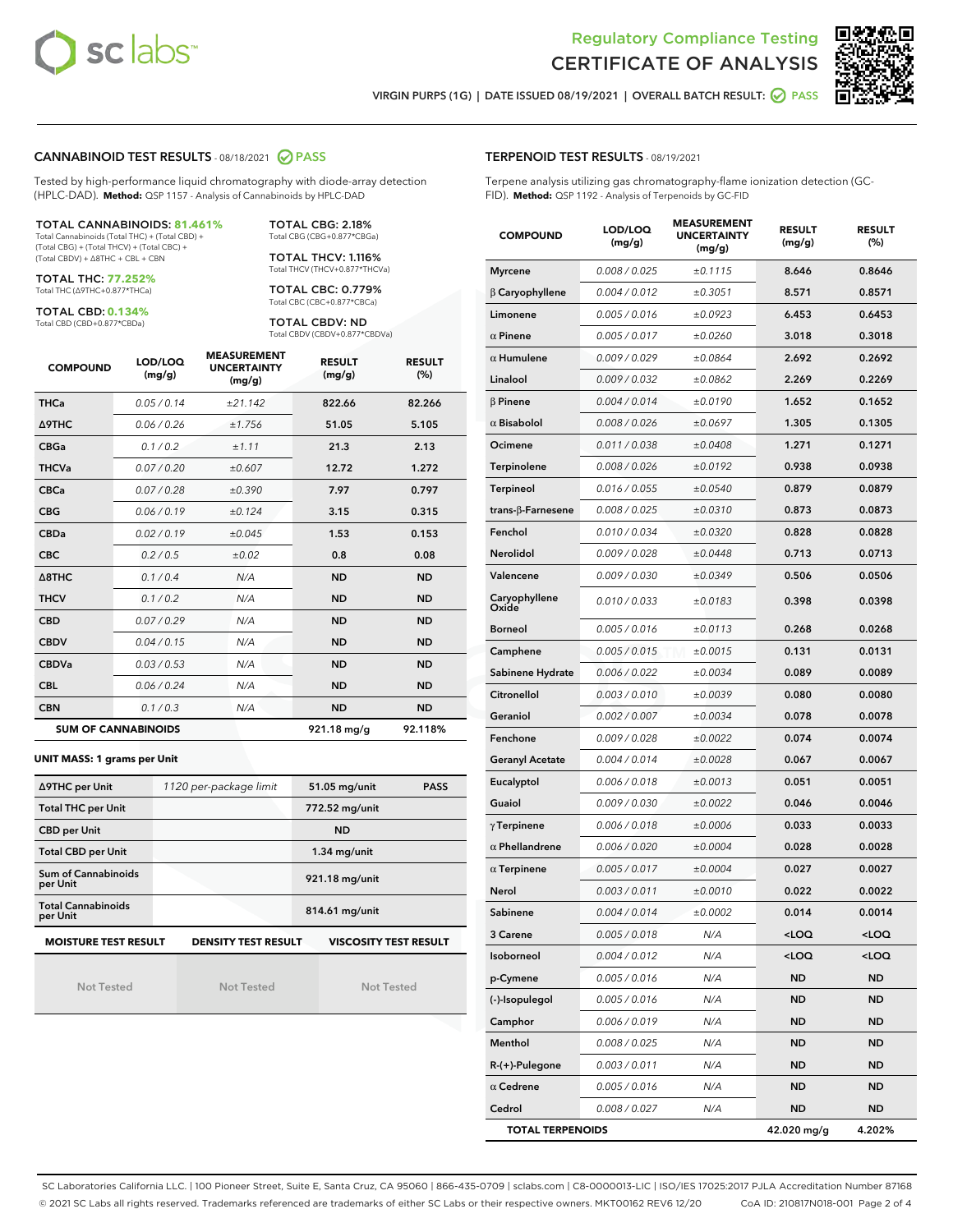



VIRGIN PURPS (1G) | DATE ISSUED 08/19/2021 | OVERALL BATCH RESULT: ● PASS

## CATEGORY 1 PESTICIDE TEST RESULTS - 08/19/2021 2 PASS

Pesticide and plant growth regulator analysis utilizing high-performance liquid chromatography-mass spectrometry (HPLC-MS) or gas chromatography-mass spectrometry (GC-MS). \*GC-MS utilized where indicated. **Method:** QSP 1212 - Analysis of Pesticides and Mycotoxins by LC-MS or QSP 1213 - Analysis of Pesticides by GC-MS

| <b>COMPOUND</b>             | LOD/LOQ<br>$(\mu g/g)$ | <b>ACTION</b><br><b>LIMIT</b><br>$(\mu g/g)$ | <b>MEASUREMENT</b><br><b>UNCERTAINTY</b><br>$(\mu g/g)$ | <b>RESULT</b><br>$(\mu g/g)$ | <b>RESULT</b> |
|-----------------------------|------------------------|----------------------------------------------|---------------------------------------------------------|------------------------------|---------------|
| Aldicarb                    | 0.03 / 0.08            | $\ge$ LOD                                    | N/A                                                     | <b>ND</b>                    | <b>PASS</b>   |
| Carbofuran                  | 0.02 / 0.05            | $\geq$ LOD                                   | N/A                                                     | <b>ND</b>                    | <b>PASS</b>   |
| Chlordane*                  | 0.03 / 0.08            | $\ge$ LOD                                    | N/A                                                     | <b>ND</b>                    | <b>PASS</b>   |
| Chlorfenapyr*               | 0.03/0.10              | $\ge$ LOD                                    | N/A                                                     | <b>ND</b>                    | <b>PASS</b>   |
| Chlorpyrifos                | 0.02 / 0.06            | $\geq$ LOD                                   | N/A                                                     | <b>ND</b>                    | <b>PASS</b>   |
| Coumaphos                   | 0.02 / 0.07            | $\ge$ LOD                                    | N/A                                                     | <b>ND</b>                    | <b>PASS</b>   |
| Daminozide                  | 0.02 / 0.07            | $\ge$ LOD                                    | N/A                                                     | <b>ND</b>                    | <b>PASS</b>   |
| <b>DDVP</b><br>(Dichlorvos) | 0.03/0.09              | $>$ LOD                                      | N/A                                                     | <b>ND</b>                    | <b>PASS</b>   |
| Dimethoate                  | 0.03/0.08              | $\ge$ LOD                                    | N/A                                                     | <b>ND</b>                    | <b>PASS</b>   |
| Ethoprop(hos)               | 0.03 / 0.10            | $>$ LOD                                      | N/A                                                     | <b>ND</b>                    | <b>PASS</b>   |
| Etofenprox                  | 0.02 / 0.06            | $\ge$ LOD                                    | N/A                                                     | <b>ND</b>                    | <b>PASS</b>   |
| Fenoxycarb                  | 0.03/0.08              | $\ge$ LOD                                    | N/A                                                     | <b>ND</b>                    | <b>PASS</b>   |
| Fipronil                    | 0.03/0.08              | $\ge$ LOD                                    | N/A                                                     | <b>ND</b>                    | <b>PASS</b>   |
| Imazalil                    | 0.02 / 0.06            | $>$ LOD                                      | N/A                                                     | <b>ND</b>                    | <b>PASS</b>   |
| <b>Methiocarb</b>           | 0.02 / 0.07            | $\ge$ LOD                                    | N/A                                                     | <b>ND</b>                    | <b>PASS</b>   |
| Methyl<br>parathion         | 0.03/0.10              | $\ge$ LOD                                    | N/A                                                     | <b>ND</b>                    | <b>PASS</b>   |
| <b>Mevinphos</b>            | 0.03/0.09              | $\ge$ LOD                                    | N/A                                                     | <b>ND</b>                    | <b>PASS</b>   |
| Paclobutrazol               | 0.02 / 0.05            | $>$ LOD                                      | N/A                                                     | <b>ND</b>                    | <b>PASS</b>   |
| Propoxur                    | 0.03/0.09              | $\ge$ LOD                                    | N/A                                                     | <b>ND</b>                    | <b>PASS</b>   |
| Spiroxamine                 | 0.03 / 0.08            | $\ge$ LOD                                    | N/A                                                     | <b>ND</b>                    | <b>PASS</b>   |
| Thiacloprid                 | 0.03/0.10              | $\ge$ LOD                                    | N/A                                                     | <b>ND</b>                    | <b>PASS</b>   |

#### CATEGORY 2 PESTICIDE TEST RESULTS - 08/19/2021 @ PASS

| <b>COMPOUND</b>          | LOD/LOO<br>$(\mu g/g)$ | <b>ACTION</b><br>LIMIT<br>$(\mu g/g)$ | <b>MEASUREMENT</b><br><b>UNCERTAINTY</b><br>$(\mu g/g)$ | <b>RESULT</b><br>$(\mu g/g)$ | <b>RESULT</b> |  |
|--------------------------|------------------------|---------------------------------------|---------------------------------------------------------|------------------------------|---------------|--|
| Abamectin                | 0.03/0.10              | 0.1                                   | N/A                                                     | <b>ND</b>                    | <b>PASS</b>   |  |
| Acephate                 | 0.02/0.07              | 0.1                                   | N/A                                                     | <b>ND</b>                    | <b>PASS</b>   |  |
| Acequinocyl              | 0.02/0.07              | 0.1                                   | N/A                                                     | <b>ND</b>                    | <b>PASS</b>   |  |
| Acetamiprid              | 0.02 / 0.05            | 0.1                                   | N/A                                                     | <b>ND</b>                    | <b>PASS</b>   |  |
| Azoxystrobin             | 0.02/0.07              | 0.1                                   | N/A                                                     | <b>ND</b>                    | <b>PASS</b>   |  |
| <b>Bifenazate</b>        | 0.01 / 0.04            | 0.1                                   | N/A                                                     | <b>ND</b>                    | <b>PASS</b>   |  |
| <b>Bifenthrin</b>        | 0.02 / 0.05            | 3                                     | N/A                                                     | <b>ND</b>                    | <b>PASS</b>   |  |
| <b>Boscalid</b>          | 0.03/0.09              | 0.1                                   | N/A                                                     | <b>ND</b>                    | <b>PASS</b>   |  |
| Captan                   | 0.19/0.57              | 0.7                                   | N/A                                                     | <b>ND</b>                    | <b>PASS</b>   |  |
| Carbaryl                 | 0.02/0.06              | 0.5                                   | N/A                                                     | <b>ND</b>                    | <b>PASS</b>   |  |
| Chlorantranilip-<br>role | 0.04/0.12              | 10                                    | N/A                                                     | <b>ND</b>                    | <b>PASS</b>   |  |
| Clofentezine             | 0.03/0.09              | 0.1                                   | N/A                                                     | <b>ND</b>                    | <b>PASS</b>   |  |

| <b>CATEGORY 2 PESTICIDE TEST RESULTS</b> - 08/19/2021 continued |  |
|-----------------------------------------------------------------|--|
|                                                                 |  |

| <b>COMPOUND</b>               | LOD/LOQ<br>(µg/g) | <b>ACTION</b><br>LIMIT<br>$(\mu g/g)$ | <b>MEASUREMENT</b><br><b>UNCERTAINTY</b><br>(µg/g) | <b>RESULT</b><br>(µg/g) | <b>RESULT</b> |
|-------------------------------|-------------------|---------------------------------------|----------------------------------------------------|-------------------------|---------------|
| Cyfluthrin                    | 0.12 / 0.38       | 2                                     | N/A                                                | <b>ND</b>               | <b>PASS</b>   |
| Cypermethrin                  | 0.11 / 0.32       | $\mathcal{I}$                         | N/A                                                | <b>ND</b>               | <b>PASS</b>   |
| Diazinon                      | 0.02 / 0.05       | 0.1                                   | N/A                                                | ND                      | <b>PASS</b>   |
| Dimethomorph                  | 0.03 / 0.09       | 2                                     | N/A                                                | <b>ND</b>               | <b>PASS</b>   |
| Etoxazole                     | 0.02 / 0.06       | 0.1                                   | N/A                                                | <b>ND</b>               | <b>PASS</b>   |
| Fenhexamid                    | 0.03 / 0.09       | 0.1                                   | N/A                                                | <b>ND</b>               | <b>PASS</b>   |
| Fenpyroximate                 | 0.02 / 0.06       | 0.1                                   | N/A                                                | <b>ND</b>               | <b>PASS</b>   |
| Flonicamid                    | 0.03 / 0.10       | 0.1                                   | N/A                                                | <b>ND</b>               | <b>PASS</b>   |
| Fludioxonil                   | 0.03 / 0.10       | 0.1                                   | N/A                                                | <b>ND</b>               | <b>PASS</b>   |
| Hexythiazox                   | 0.02 / 0.07       | 0.1                                   | N/A                                                | <b>ND</b>               | <b>PASS</b>   |
| Imidacloprid                  | 0.04 / 0.11       | 5                                     | N/A                                                | <b>ND</b>               | <b>PASS</b>   |
| Kresoxim-methyl               | 0.02 / 0.07       | 0.1                                   | N/A                                                | <b>ND</b>               | <b>PASS</b>   |
| <b>Malathion</b>              | 0.03 / 0.09       | 0.5                                   | N/A                                                | <b>ND</b>               | <b>PASS</b>   |
| Metalaxyl                     | 0.02 / 0.07       | $\overline{2}$                        | N/A                                                | <b>ND</b>               | <b>PASS</b>   |
| Methomyl                      | 0.03 / 0.10       | 1                                     | N/A                                                | <b>ND</b>               | <b>PASS</b>   |
| Myclobutanil                  | 0.03 / 0.09       | 0.1                                   | N/A                                                | <b>ND</b>               | <b>PASS</b>   |
| Naled                         | 0.02 / 0.07       | 0.1                                   | N/A                                                | <b>ND</b>               | <b>PASS</b>   |
| Oxamyl                        | 0.04 / 0.11       | 0.5                                   | N/A                                                | <b>ND</b>               | <b>PASS</b>   |
| Pentachloronitro-<br>benzene* | 0.03 / 0.09       | 0.1                                   | N/A                                                | <b>ND</b>               | <b>PASS</b>   |
| Permethrin                    | 0.04 / 0.12       | 0.5                                   | N/A                                                | <b>ND</b>               | <b>PASS</b>   |
| Phosmet                       | 0.03/0.10         | 0.1                                   | N/A                                                | <b>ND</b>               | <b>PASS</b>   |
| Piperonylbu-<br>toxide        | 0.02 / 0.07       | 3                                     | N/A                                                | <b>ND</b>               | <b>PASS</b>   |
| Prallethrin                   | 0.03 / 0.08       | 0.1                                   | N/A                                                | <b>ND</b>               | <b>PASS</b>   |
| Propiconazole                 | 0.02 / 0.07       | 0.1                                   | N/A                                                | <b>ND</b>               | <b>PASS</b>   |
| Pyrethrins                    | 0.04 / 0.12       | 0.5                                   | N/A                                                | <b>ND</b>               | <b>PASS</b>   |
| Pyridaben                     | 0.02 / 0.07       | 0.1                                   | N/A                                                | <b>ND</b>               | <b>PASS</b>   |
| Spinetoram                    | 0.02 / 0.07       | 0.1                                   | N/A                                                | <b>ND</b>               | <b>PASS</b>   |
| Spinosad                      | 0.02 / 0.07       | 0.1                                   | N/A                                                | <b>ND</b>               | <b>PASS</b>   |
| Spiromesifen                  | 0.02 / 0.05       | 0.1                                   | N/A                                                | <b>ND</b>               | <b>PASS</b>   |
| Spirotetramat                 | 0.02 / 0.06       | 0.1                                   | N/A                                                | <b>ND</b>               | <b>PASS</b>   |
| Tebuconazole                  | 0.02 / 0.07       | 0.1                                   | N/A                                                | <b>ND</b>               | <b>PASS</b>   |
| Thiamethoxam                  | 0.03 / 0.10       | 5                                     | N/A                                                | <b>ND</b>               | <b>PASS</b>   |
| Trifloxystrobin               | 0.03 / 0.08       | 0.1                                   | N/A                                                | <b>ND</b>               | <b>PASS</b>   |

SC Laboratories California LLC. | 100 Pioneer Street, Suite E, Santa Cruz, CA 95060 | 866-435-0709 | sclabs.com | C8-0000013-LIC | ISO/IES 17025:2017 PJLA Accreditation Number 87168 © 2021 SC Labs all rights reserved. Trademarks referenced are trademarks of either SC Labs or their respective owners. MKT00162 REV6 12/20 CoA ID: 210817N018-001 Page 3 of 4